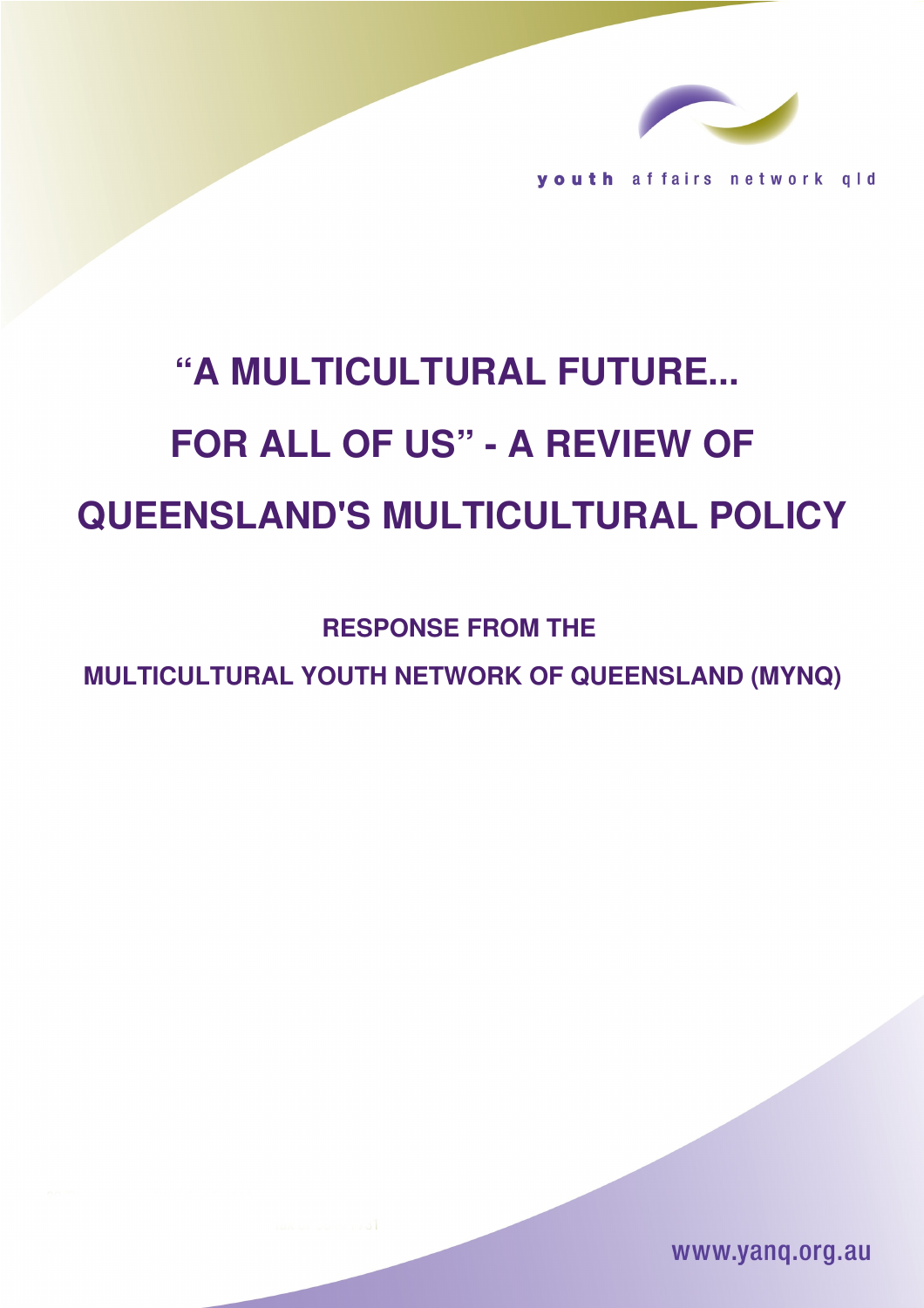#### **"A Multicultural Future... For All of Us": A Response from the Multicultural Youth Network of Queensland (MYNQ)**

**May 2010**

Daniel Walker, Multicultural Development Officer Youth Affairs Network of Queensland

On Behalf of the Multicultural Youth Network of Queensland (MYNQ)

Copyright © Youth Affairs Network Queensland Inc. 2010 Phone:  $+61 7 3844 7713$ <br>Fax:  $+61 7 38 44 7713$ Fax: +61 7 38 44 7713<br>Web: www.yang.org.au [www.yanq.org.au](http://www.yanq.org.au/)



This document is licensed under a [Creative Commons Attribution-NonCommercial-NoDerivs 2.5 License.](http://creativecommons.org/licenses/by-nc-nd/2.5/au/) It can be shared under the conditions specified by this license at [http://creativecommons.org/licenses/by-nc-nd/2.5/au/.](http://creativecommons.org/licenses/by-nc-nd/2.5/au/)

ii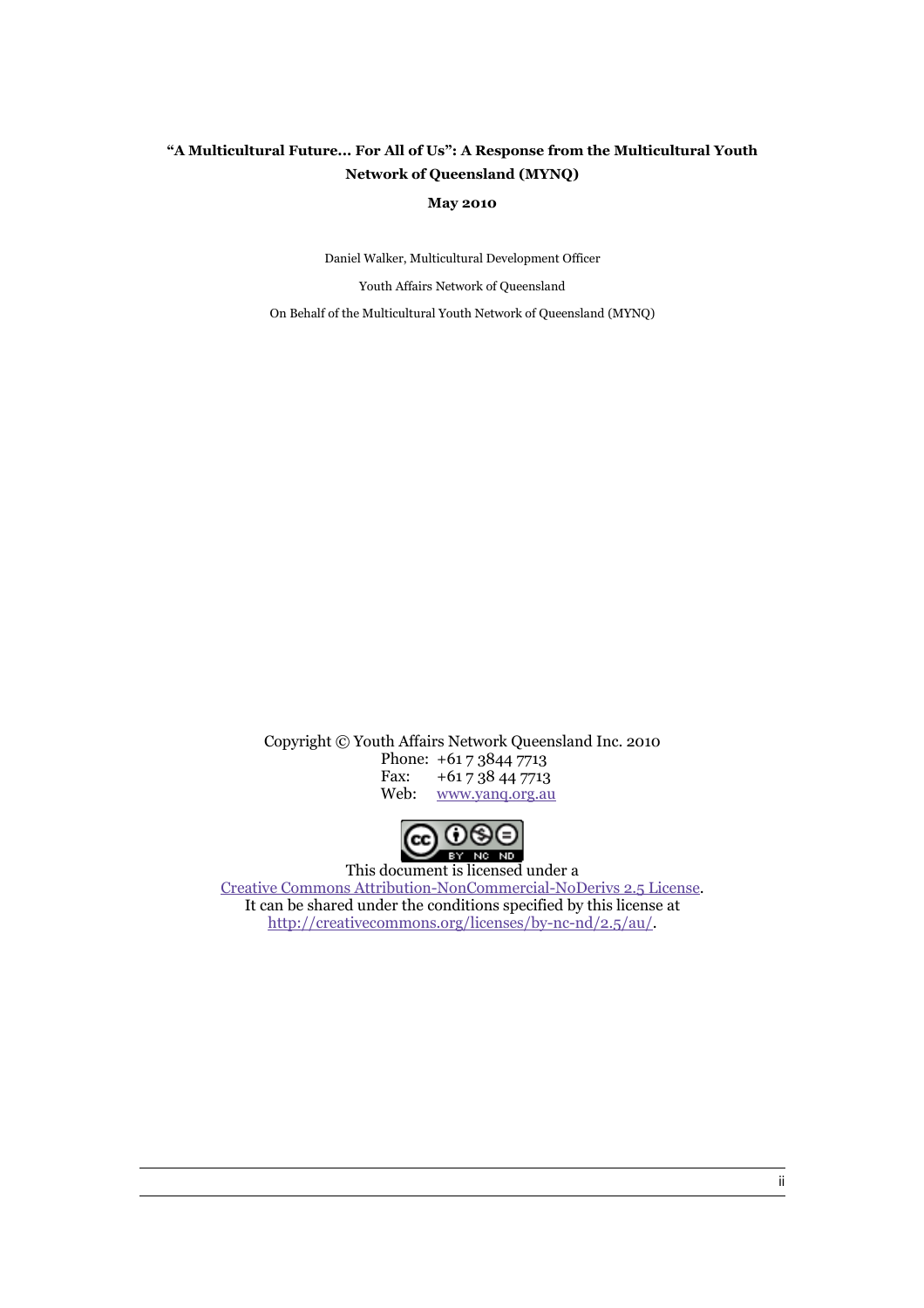# **TABLE OF CONTENTS**

| <b>ABOUT MYNQ</b>                                 |              |
|---------------------------------------------------|--------------|
| <b>ABOUT YANQ</b>                                 |              |
| <b>ABOUT THIS RESPONSE</b>                        | 2            |
| <b>SPECIFIC ISSUES</b>                            | 2            |
| <b>LANGUAGE BARRIERS AND INTERPRETERS</b>         | $\mathbf{2}$ |
| <b>EDUCATION AND SCHOOLS</b>                      | 3            |
| <b>HOUSING AND HOMELESSNESS</b>                   | 4            |
| <b>CHILDREN AND FAMILIES</b>                      | 5            |
| VIOLENCE AND RACIAL CONFLICT / THE JUSTICE SYSTEM | 5            |
| <b>WHAT IS "MULTICULTURALISM"?</b>                | 6            |
| <b>WHAT IS WORKING WELL?</b>                      |              |
| <b>REVIEW OF RECOMMENDATIONS</b>                  | 8            |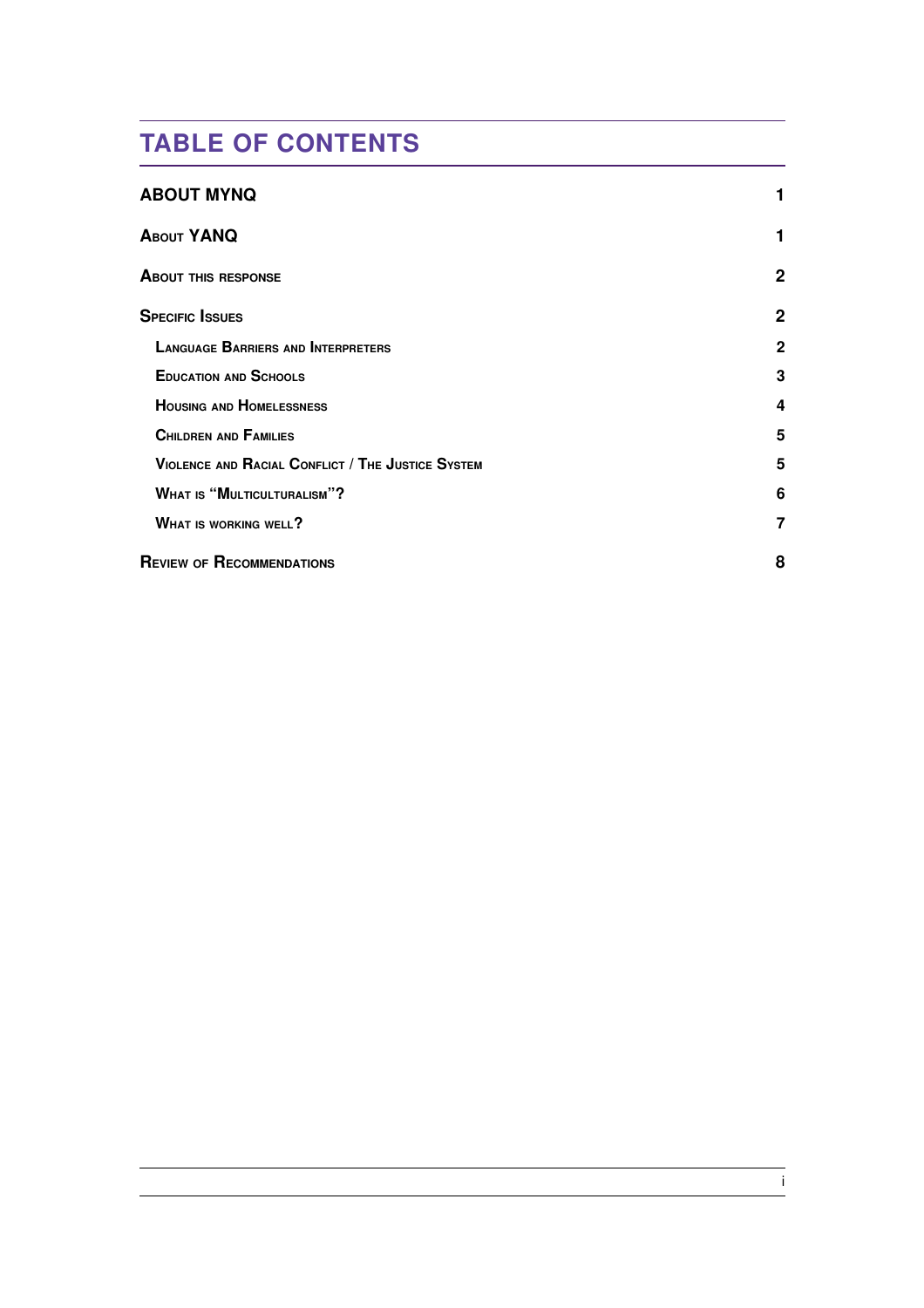### <span id="page-3-0"></span>**ABOUT MYNQ**

The Multicultural Youth Network of Queensland (MYNQ) is primarily a network for service providers, not for young people themselves, although one purpose of MYNQ is to empower culturally and linguistically diverse young (CALD) young people to advocate for themselves.

MYNQ is a community-driven statewide network which began its life as a Youth Affairs Network Qld (YANQ) working party in 1992 to improve quality of life for CALD young people at local at state levels by promoting issues pertaining to CALD young people and enhancing their access to services and resources. Today MYNQ continues to identify and develop actions on issues and policy affecting CALD young people through its strategic core placement within YANQ.

The network is composed of organisations, services and service providers committed to multiculturalism and improving opportunities and outcomes for CALD young people in Queensland.

MYNQ is currently convened and resourced by YANQ. MYNQ's values statement is as follows:

*MYNQ believes that all people are important, no matter what country, culture or religion they are form, or what language they speak. We believe Queenslanders and policies affecting Queenslanders should respond to and be accountable to the enormous diversity of young people in our community. To do less would be unjust.* 

*We are particularly committed to promoting equitable access and participation (and through this, equality of opportunity) in all areas for young people from migrant, refugee and asylum seeker communities. MYNQ values difference and the positive contributions that Queensland's diverse young people can offer to our society.* 

*MYNQ recognises Aboriginal people as the permanent custodians and Aboriginal cultures as the primary cultures of Australia. We will strive to respect Aboriginal people as we work towards building a society which is inclusive of all, from ancient custodians to new arrivals.* 

# <span id="page-3-1"></span>**ABOUT YANQ**

The Youth Affairs Network Queensland, Inc (YANQ) is the peak community youth affairs organisation in Queensland. Representing individuals and organisations from Queensland's youth sector, we promote the interests and well-being of young people across the State by:

- Disseminating information to members, the youth sector, and the broader community
- Undertaking campaigns and lobbying
- Making representations to government and other influential bodies
- Resourcing regional and issue-based networks
- Consulting and liaising with members and the field
- Linking with key state and national bodies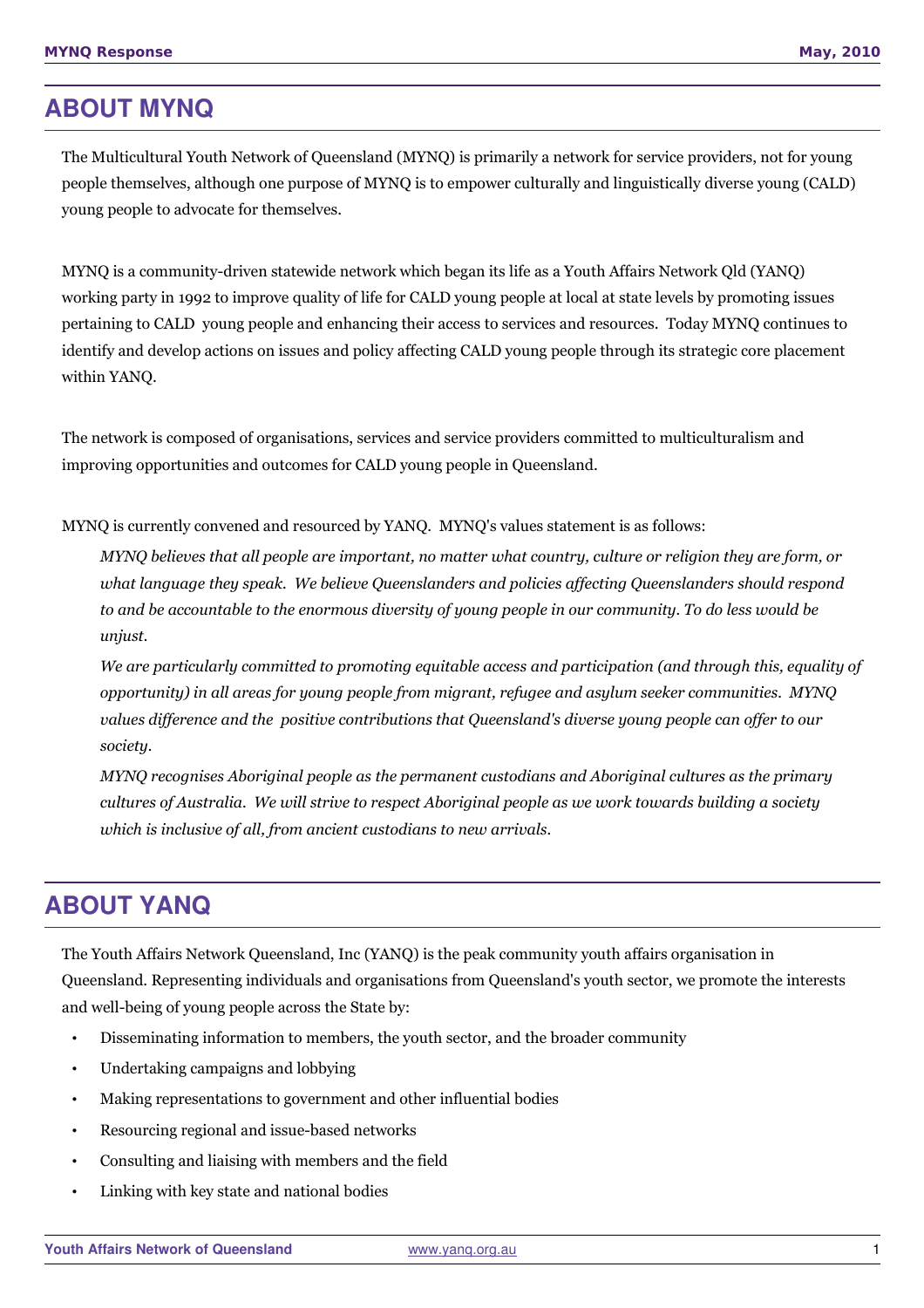- Initiating projects
- Hosting forums and conferences
- Input into policy development
- Enhancing the professional development of the Youth Sector

We advocate on behalf of young people in Queensland, especially disadvantaged young people to government and the community. We promote and support cultural diversity. We encourage the development of policies and programs that respond to the rights and needs of young people.

# <span id="page-4-2"></span>**ABOUT THIS RESPONSE**

When the State Government released the discussion paper "A multicultural future... for all of us" in October 2009, a response sheet was included to cover some central points. As MYNQ is focussing its response on the needs and values of CALD young people, a number of specific issues have been identified that do not correlate with the response sheet.

The response has been compiled by the Multicultural Development Officer at YANQ using information made available to YANQ through its own research and consultation with members and the youth sector. It is supported and enhanced by information and specific case studies from individual service providers in MYNQ, and is endorsed by the MYNQ network.

# <span id="page-4-1"></span>**SPECIFIC ISSUES**

The following issues have been identified by MYNQ as central to the needs and priorities of CALD young people in Queensland.

# <span id="page-4-0"></span>Language Barriers And Interpreters

Many aspects of life for young people from CALD backgrounds are affected by language difficulties. From accessing health services, education and employment, through to building relationships within the broader community, language barriers can cause significant problems.

The ability to understand, and to be understood, can mean not only the difference between a happy life and an unhappy life, but also a safe life and an unsafe life. For example, child services are limited in their use of interpreters due to available costs. The premier's directive in October 2008 that all Department-funded services be reimbursed for the use of interpreters acknowledges the importance of engaging with professional interpreters when working with children and families from non-English speaking backgrounds. As is currently the case, however, interpreters are not being engaged due to a lack of sufficient funding under the "child-related costs" cost centre. Furthermore, having the funding for interpreters come from "child-related costs", means interpreter services then detract from other services a child might receive. This is a very dangerous situation. Further, this is no chance that Queenslanders will ever receive equitable access to services when the funding of interpreters detracts from other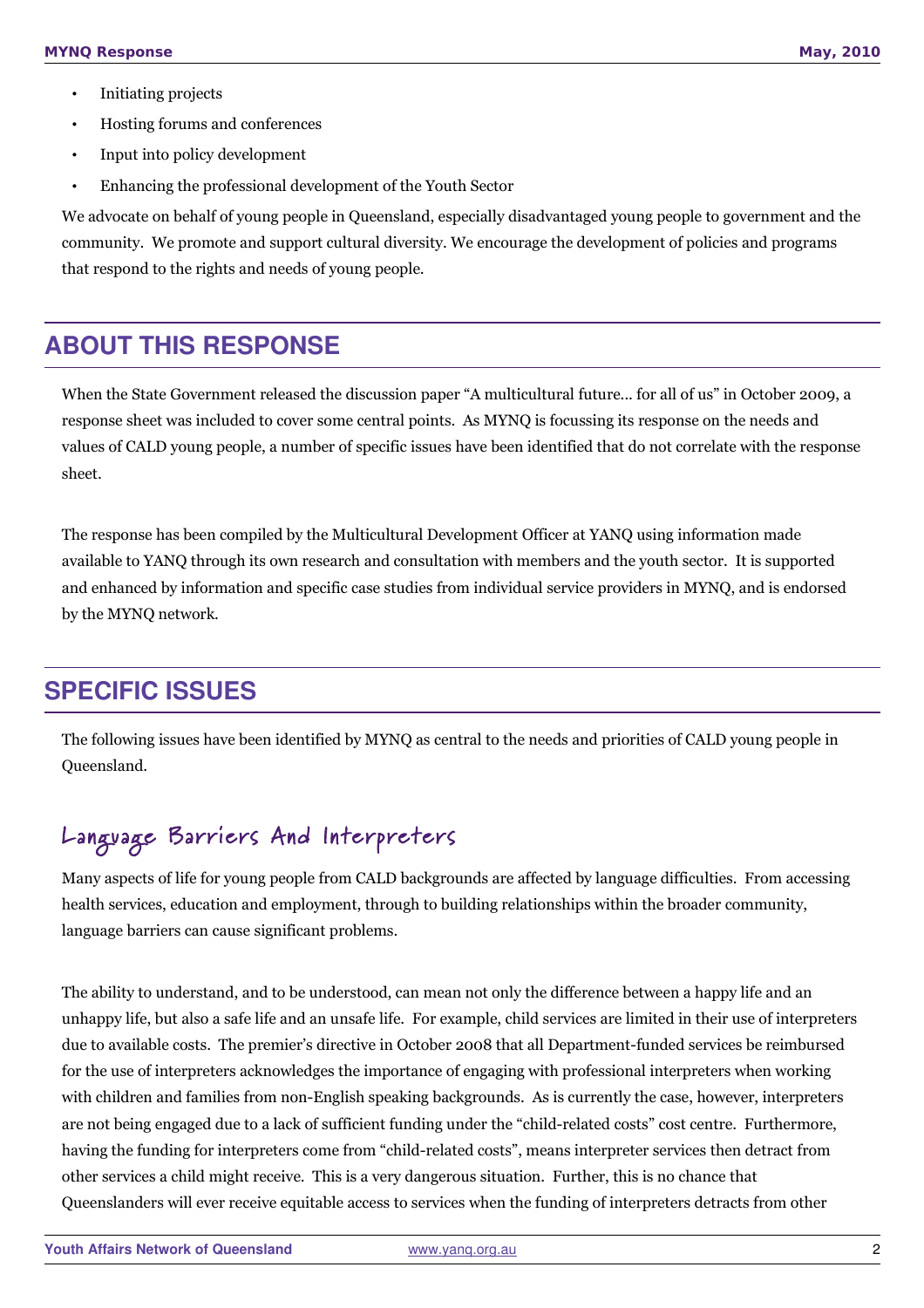resources or services which would otherwise be allocated to them.

Language barriers are a significant problem for young people in schools, and this is addressed in the next issue.

For the purposes of this review, MYNQ makes the following **recommendations**:

- *That equitable access to interpreters be promoted by the Multicultural Policy as a primary requirement for services working with people from CALD backgrounds, and that the process for accessing and paying for interpreters be streamlined across departments so that clients receive the same smooth service and access to interpreters wherever they visit.*
- *Working with interpreters is a skill that requires training. The Multicultural Policy should promote the use of training and infrastructure so that workers do not feel intimidated by new or uncertain processes.*

### <span id="page-5-0"></span>Education And Schools

There are a number of processes in place within various community organisations to help young people feel a part of the broader community. These include sporting and social activities and various clubs. What community organisations can't do is make a strong impact in schools. School yards tend to quickly become segregated, and can be isolating for newly arrived young people, leading to disengagement with the schooling process. Schools and school staff (principals and teachers) should be provided with the training and resources necessary to make their schools inclusive and multicultural.

School curricula are generally aimed towards the majority of students. In many cases, this means that young people from CALD backgrounds, being members of a minority group, are automatically at a disadvantage. A multicultural policy should work across all government departments and ensure that education policies are inclusive and support all young people. Initiatives such as encouraging cross-cultural studies and raising awareness of different educational styles and backgrounds could help young people from CALD backgrounds feel more engaged with learning.

It is common for young people who have lived in refugee camps to have a very disrupted schooling history. Often they will be unfamiliar with computers, and unused to sitting in classrooms for long periods of time. Once schools and teachers are familiar with the potential issues that these young people face, more appropriate teaching methods can be introduced. Bridging schools like Milpera State High School can make an enormous improvement in longterm engagement with education for young people from refugee backgrounds. Queensland's multicultural policy should support the work of such schools, and help them to work with mainstream schools to facilitate smooth transitions for students.

Language can be an enormous problem for young new arrivals in Australia. In some cases, young people will have had no opportunity to learn English, and have to begin once they arrive in the country. This can be an extremely alienating process, particularly as different members of their family will be learning at different paces, and the family will continue to speak their first language at home.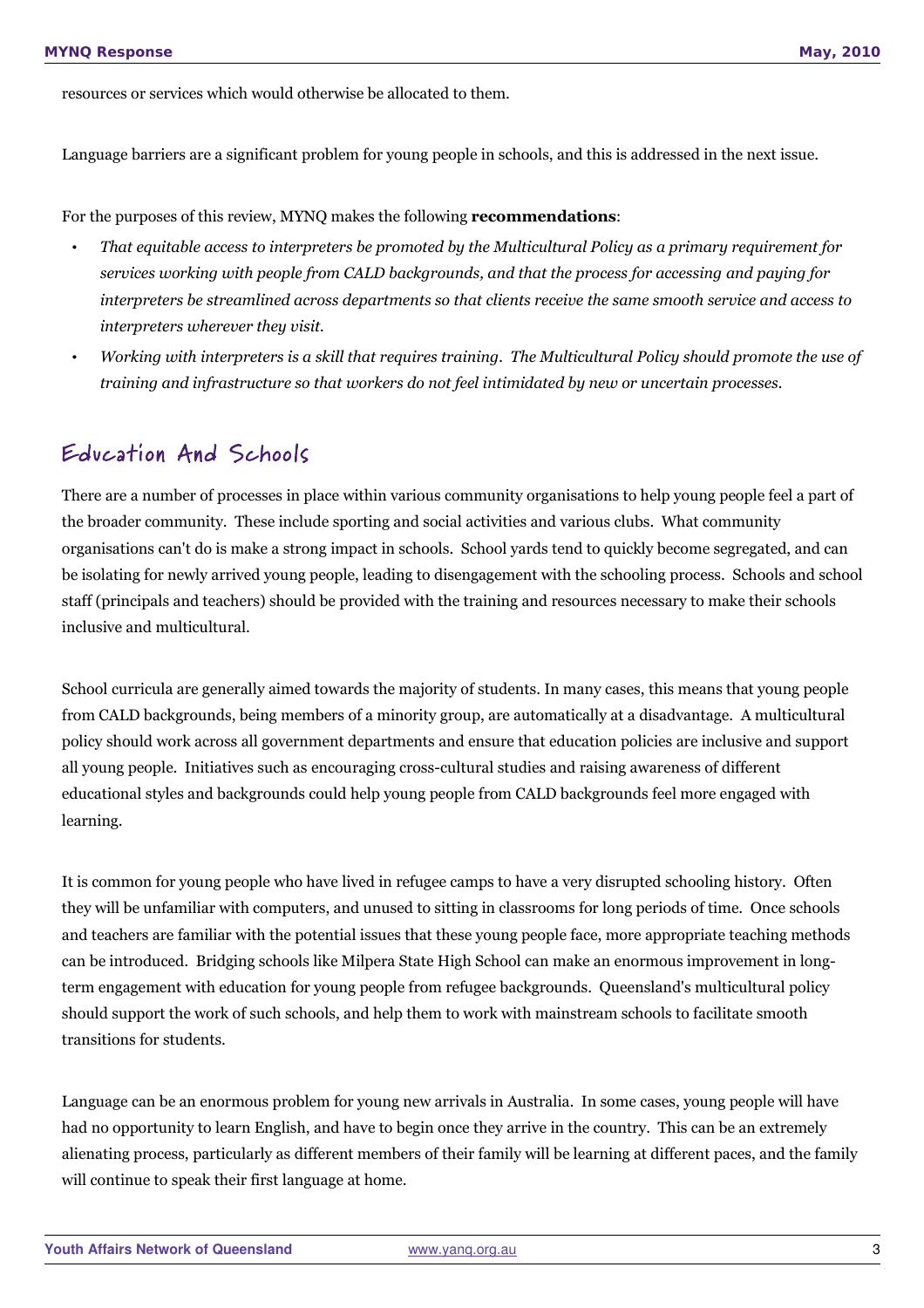English competency can be a concern not just for newly arrived refugees, but also for young people from areas such as the Pacific Islands, who generally speak English quite well, but may have differing levels of written literacy. These students are often neglected, as it is assumed that their spoken English competency reflects their written English competency. They fall behind in their work as a result, and often end up becoming disengaged with school and the education process.

#### This submission makes the following **recommendations**:

- *That the Multicultural Policy work in conjunction with the ESL Policy to support young people from culturally and linguistically diverse backgrounds in schools in ensuring that their needs are properly assessed and met, regardless of their apparent competency.*
- *That the multicultural policy support an ongoing and flexible approach to learning English, combined with a comprehensive program of access to interpreters. An appreciation of on-site bi-cultural workers in schools will help raise awareness of these problems.*

# <span id="page-6-0"></span>Ho using And Homelessness

A disproportionate number of homeless young people are from culturally and linguistically diverse backgrounds. In some areas, the problems have stemmed from visa issues. Pacific Islanders who come to Australia via New Zealand do not have access to services such as Centrelink under their visa status. This allows disadvantaged young people to get caught in a cycle of unemployment and homelessness.

In many areas in South East Queensland it is common for Pacific Islanders coming from New Zealand to work in the manufacturing industry. With the recent economic downturn, many have been losing their jobs, and as a result, they have to move in with relatives, as they can no longer afford their rent. This can lead to two or three families living together in one house. Real estate agents, upon discovering that one house has twelve to eighteen people living in it, are quick to evict all tenants. In these cases, this submission would **recommend**:

• *That real estate agents be required to undertake cross cultural competency training as part of their accreditation, and that they continue to learn about the multicultural aspects of the community in which they work, so that they understand the issues facing families from culturally and linguistically diverse backgrounds.*

Homelessness ties into so many other issues. It is nearly impossible to find employment if you are homeless. Organising yourself to go to a job interview, when you don't have suitable clothes to wear, somewhere to get showered and dressed, and facilities to produce a resumé and job application, can be an overwhelming task. Homelessness affects education in a similar way. Becoming disengaged with schooling is a natural first step when one does not have a regular and safe home environment.

In cases like this where homelessness is a direct result of issues relating to visa status for Pacific Islanders coming through New Zealand, this submission makes two **recommendations**:

• *That the Policy promote the strong need for a broader education and awareness raising strategy, so that Pacific Islanders are completely aware of the restrictions of their visa status. It is often due to this lack of awareness*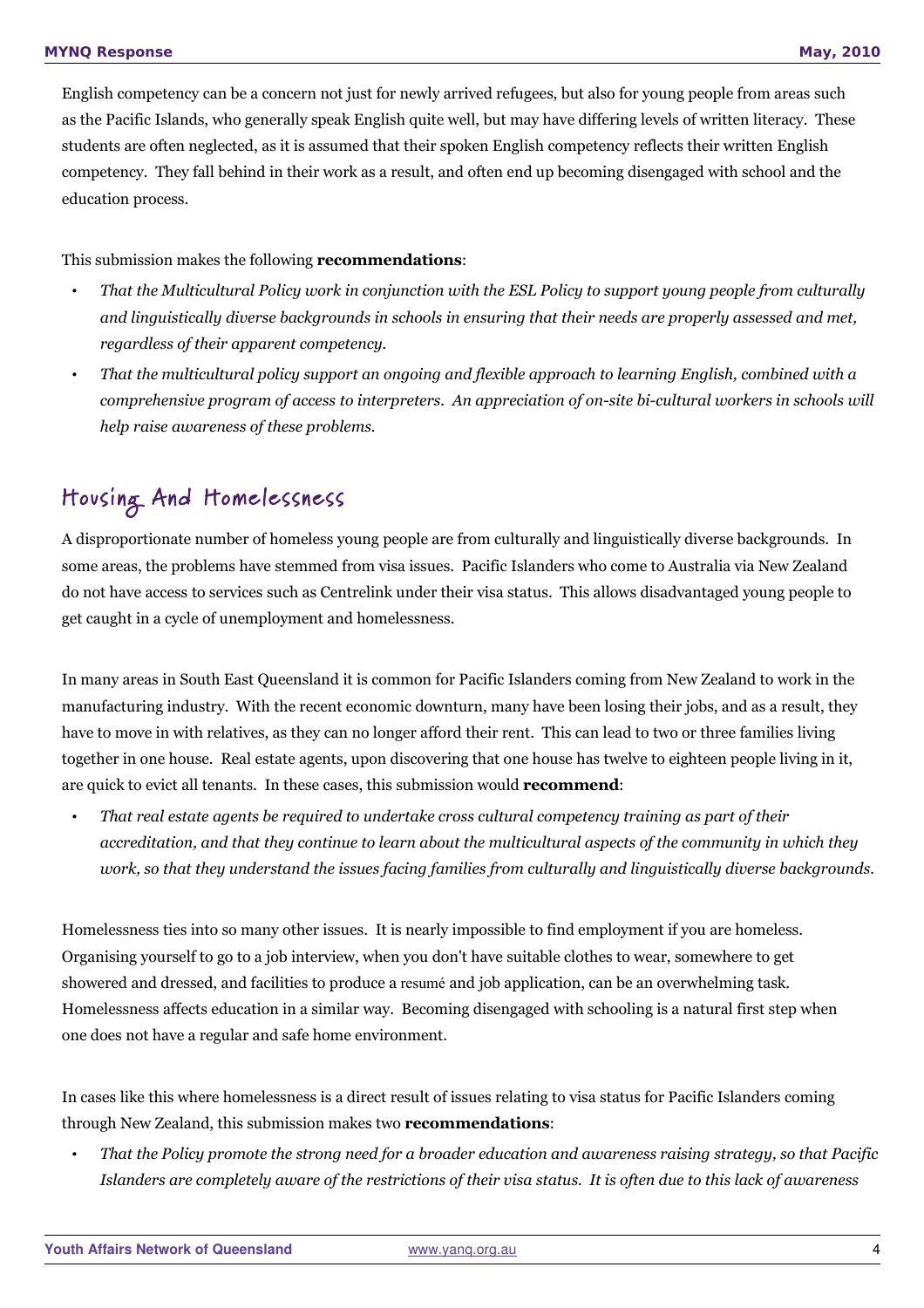*that such problems arise.*

• *Steps should to be taken to begin changing the restrictions of these visas, so that Pacific Islanders arriving in Australia after living in New Zealand have the same access to services as immigrants and other residents.* 

# <span id="page-7-1"></span>Children And Families

Young people arriving in Australia often feel torn between their original culture and the new culture they are trying to fit in to. This can cause intergenerational conflict within the family, as older generations see themselves as 'outside' of mainstream Australian culture, and don't understand the young person's need to fit in, often at the expense of their original culture. The process of helping all Australians recognise the true nature of multiculturalism will go a long way towards creating an inclusive and welcoming environment for new arrivals. To aid those families in this situation, MYNQ **recommends**:

• *That the Multicultural Policy promote and support health services for families from CALD backgrounds including ongoing counselling for families and young people struggling with issues of displacement and belonging in a new community.*

The recently published National Framework for Protecting Australia's Children (2009) is completely silent on issues concerning culturally and linguistically diverse (CALD) families. CALD families and children face a number of challenges in accessing support and services, and these challenges place families at a higher risk of tertiary-level involvement with Child Safety Services.

#### MYNQ makes the following **recommendations**:

- *That a multicultural policy unit be implemented within the Department of Communities Child Safety Services to provide leadership and drive in addressing cross-cultural training, liaise with multicultural agencies, identify the needs of CALD communities, and provide on-going support and professional development to the sector*
- *That the Multicultural Policy support such units across all government departments to coordinate and promote the development of policies that support all Australians, including those from CALD backgrounds.*

# <span id="page-7-0"></span>Violence And Racial Conflict / The Justice System

A recent MAQ-funded study overseen by a reference group comprising individuals from Youth Affairs Network Queensland (YANQ), Praxis Community Co-op, Brisbane City Council (BCC) and the University of Queensland (UQ), produced interesting findings on perceived racial conflict among young people of CALD backgrounds in Brisbane. The report showed that areas considered 'trouble spots', such as South Bank station and Parklands area, were actually suffering mainly from public perception, rather than actual conflict. In fact, there was a distinct *lack* of racial conflict or violence in these areas. The report went on to examine the disparity between public perception and the reality of the situation. Having spoken with young people over a period of several months, the authors of the report suggested that young people from CALD backgrounds who socialised in these areas suffered from strained relationships with the police and private security workers, rather than with each other. This suggests a need for greater discussion and understanding between these two groups.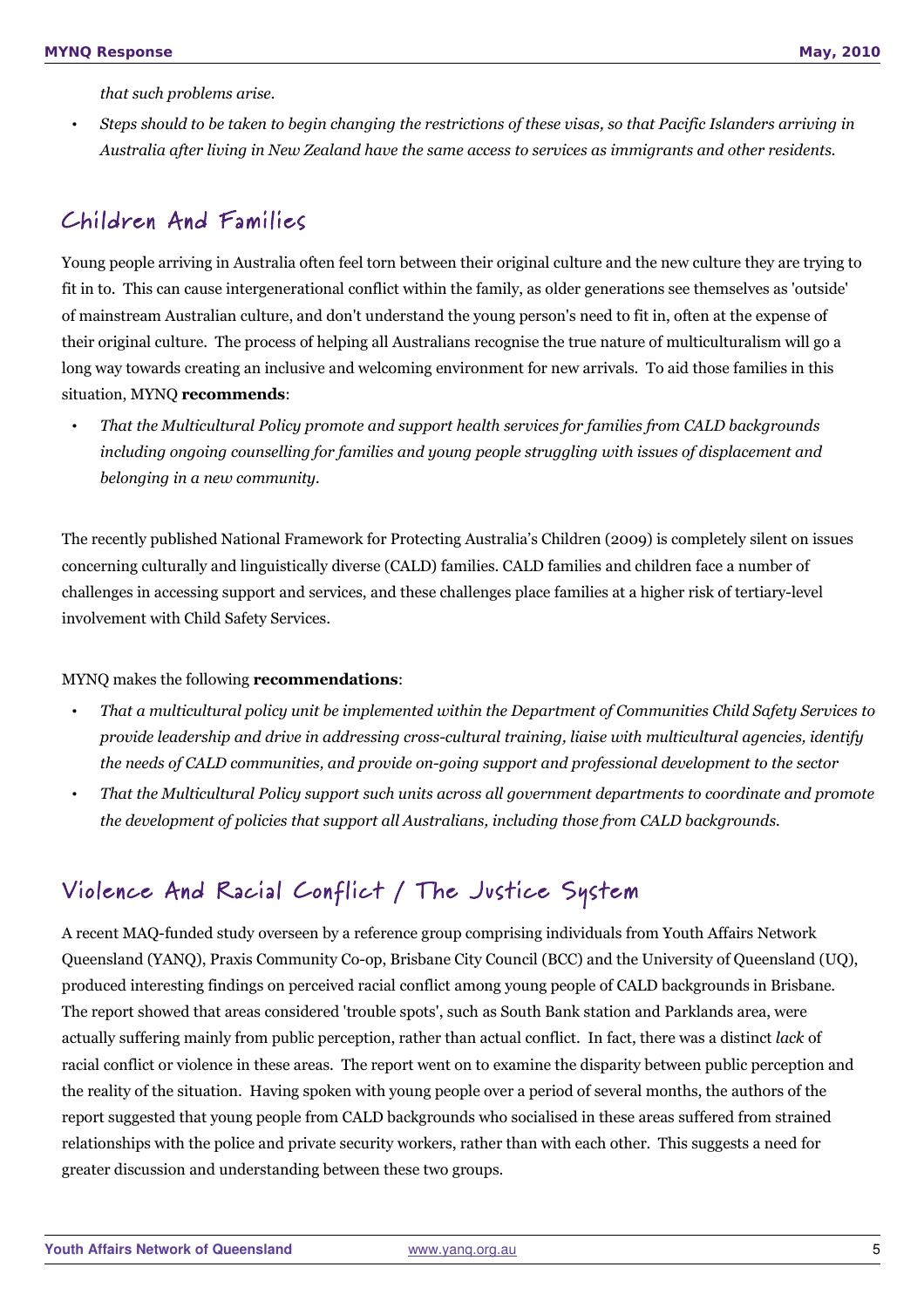MYNQ makes the following **recommendations** for the purpose of this review:

- *That young people from CALD backgrounds be informed and empowered to teach their friends and colleagues about their rights and responsibilities as young Australians.*
- *That the Multicultural Policy support the Queensland Police Service in allocating greater resources to the Police Liaison Officer program, particularly in areas of cultural diversity.*
- *That the Multicultural Policy support a whole-of-government approach to instituting cross cultural competency training for all staff, including those in the Queensland Police Service, and particularly any who have contact with young people from CALD backgrounds.*

# <span id="page-8-0"></span>What Is "Multiculturalism"?

In recent times, the term 'Multicultural' has come to mean something akin to 'people of ethnic background'. More accurately, multiculturalism is an ideal, an understanding that each and every member of a community is important, and has something to offer. Rather than 'accepting' people from different backgrounds, the concept of multiculturalism should encourage us to embrace them, and learn from each other.

In Australia, the principles of multiculturalism should encompass every single person, not just refugees and immigrants. We are a modern nation built on immigration. A multicultural policy needs to recognise and acknowledge Aboriginal and Torres Strait Islander cultures as the primary cultures of Australia, with British, Greek, Italian, Irish, Serbian, Croatian, Vietnamese, Sudanese, Burmese and every other culture that has arrived since 1788 as those contributing to a multicultural society. White/Anglo culture is not the 'true' culture of Australia. It is simply the largest by population.

A multicultural society also needs to be recognised as more than a multi-ethnic one. It is also multi-religious, multilingual, multi-traditional, and more. It is made of many different stories and backgrounds, not just different colours. Therefore a multicultural society not only embraces each person's skin-colour, but also their religious practices, their household traditions, their cultural interrelationships, and their languages, no matter how different and intimidating these may seem a first. Members of a multicultural society look forward to learning new things about new arrivals, rather than making them conform to the majority. They encourage people's rights to practice their religion without fear of persecution, and they understand that different cultures have different viewpoints on politics, gender roles, and responsibilities.

MAQ's Multicultural Policy should reflect the broader meaning of 'multiculturalism', and not just address the needs of refugees and immigrants. Particularly high-need groups such as refugees, newly-arrived immigrants, and indigenous Australians, should have their issues addressed within the broader context of multiculturalism, rather than being the only point.

#### To this end, MYNQ makes the following **recommendation**:

• *That the definition of "multiculturalism" be clarified in the Multicultural Policy, to highlight the truer nature of the concept, and not the everyday application.*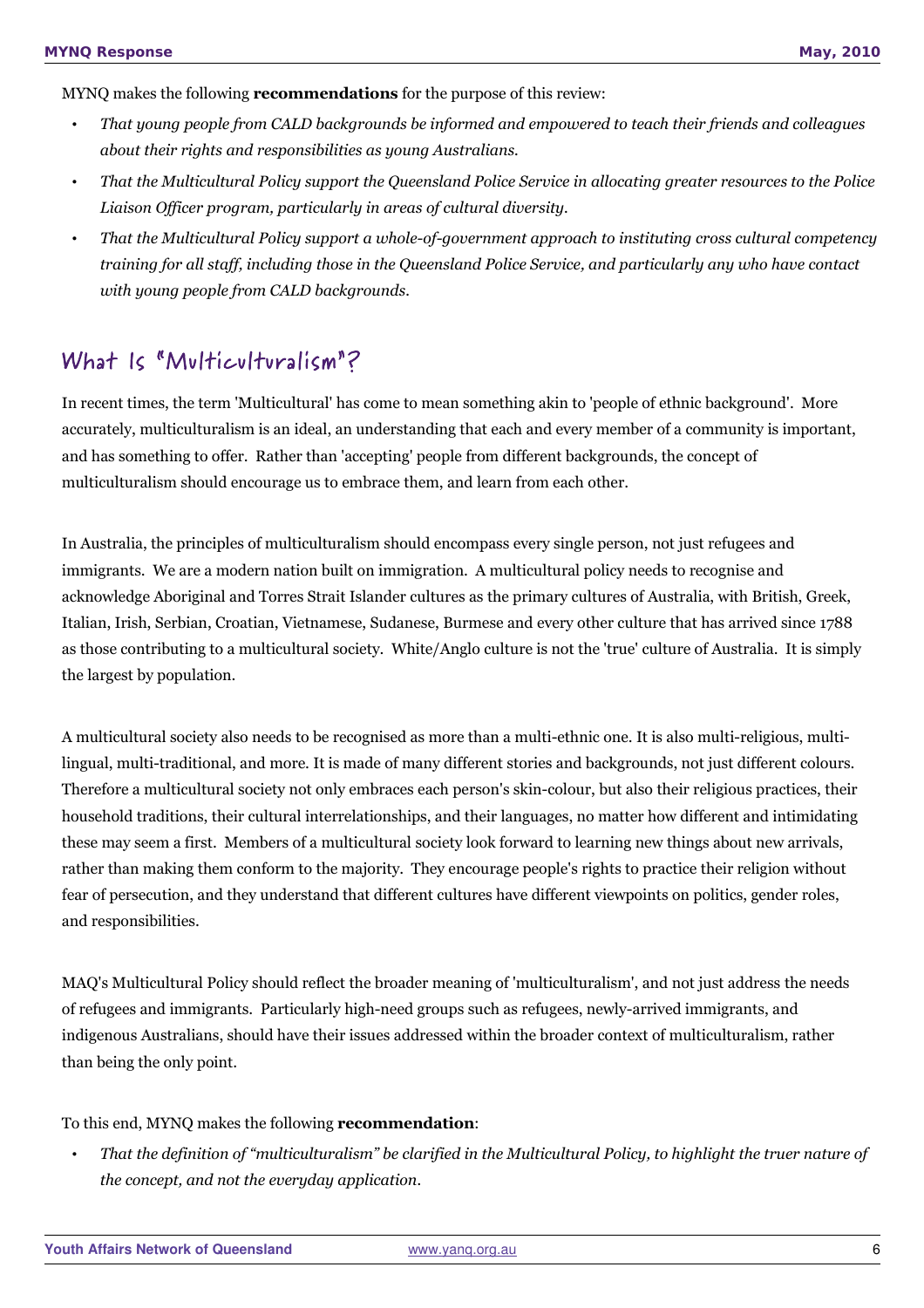• *That the meaning of "multiculturalism" be promoted throughout Government as a leading ideal that should inform all policy development, not just those policies relating to immigrants and refugees.*

# <span id="page-9-0"></span>What Is Working Well?

The existing activities established by community services are supported by reports that show that sport can be a very successful medium for forging friendships between young people from different cultures, and helping new arrived young people feel connected with the broader community. The processes involved in creating a successful sporting and recreation environment can also result in higher engagement with the broader community, and a stronger engagement in education leading to further study and employment.

Bridging schools such as Milpera State High School are another initiative that support the concept of a multicultural society. Young people who engage in bridging schools have much better outcomes when they progress to mainstream schools, as they have had opportunities to strengthen their English language skills, and forge the skills necessary to create friendships in a culturally diverse community. CALD communities in regional areas have tried, without success, to establish bridging schools outside of Brisbane.

With these points in mind, MYNQ makes the following **recommendations**:

- *That the Multicultural Policy support successful initiatives and encourage ongoing funding and resources so that these projects may continue to build upon the good work they have already done.*
- *That successful initiatives be promoted as models of best practice, and utilised as the basis for new projects.*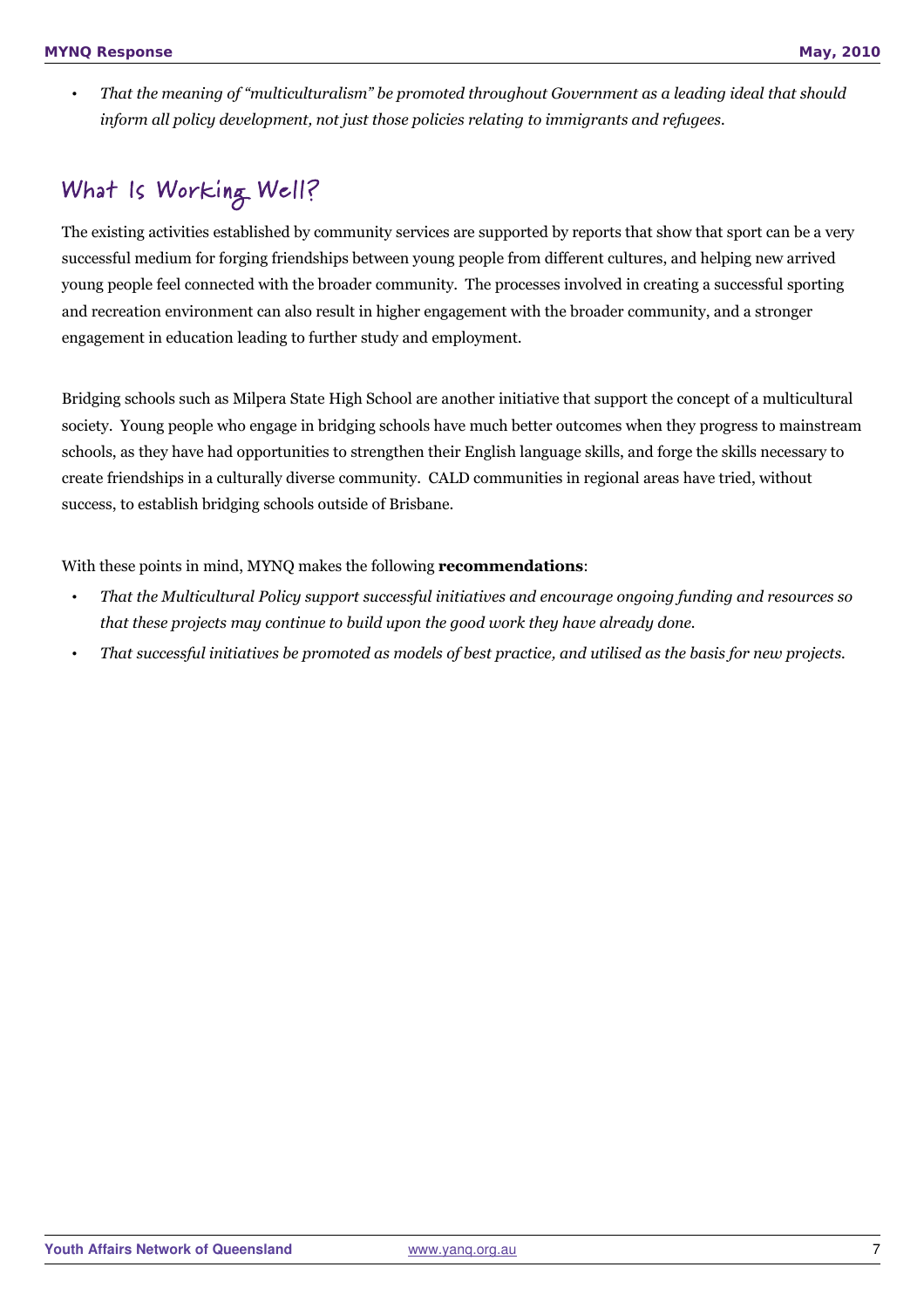# <span id="page-10-0"></span>**REVIEW OF RECOMMENDATIONS**

For the purposes of this review, MYNQ makes the following **recommendations**:

- *That equitable access to interpreters be promoted by the Multicultural Policy as a primary requirement for services working with people from CALD backgrounds, and that the process for accessing and paying for interpreters be streamlined across departments so that clients receive the same smooth service and access to interpreters wherever they visit.*
- *Working with interpreters is a skill that requires training. The Multicultural Policy should promote the use of training and infrastructure so that workers do not feel intimidated by new or uncertain processes.*
- *That the Multicultural Policy work in conjunction with the ESL Policy to support young people from culturally and linguistically diverse backgrounds in schools in ensuring that their needs are properly assessed and met, regardless of their apparent competency.*
- *That the Multicultural Policy support an ongoing and flexible approach to learning English, combined with a comprehensive program of access to interpreters. An appreciation of on-site bi-cultural workers in schools will help raise awareness of these problems.*
- *That real estate agents be required to undertake cross cultural competency training as part of their accreditation, and that they continue to learn about the multicultural aspects of the community in which they work, so that they understand the issues facing families from culturally and linguistically diverse backgrounds.*
- *That the Policy promote the strong need for a broader education and awareness raising strategy, so that Pacific Islanders are completely aware of the restrictions of their visa status. It is often due to this lack of awareness that such problems arise.*
- *Steps should to be taken to begin changing the restrictions of these visas, so that Pacific Islanders arriving in Australia after living in New Zealand have the same access to services as immigrants and other residents.*
- *That the Multicultural Policy promote and support health services for families from CALD backgrounds including ongoing counselling for families and young people struggling with issues of displacement and belonging in a new community.*
- *That a multicultural policy unit be implemented within the Department of Communities Child Safety Services to provide leadership and drive in addressing cross-cultural training, liaise with multicultural agencies, identify the needs of CALD communities, and provide on-going support and professional development to the sector*
- *That the Multicultural Policy support such units across all government departments to coordinate and promote the development of policies that support all Australians, including those from CALD backgrounds.*
- *That a multicultural policy unit be implemented within the Department of Communities Child Safety Services to provide leadership and drive in addressing cross-cultural training, liaise with multicultural agencies, identify the needs of CALD communities, and provide on-going support and professional development to the sector*
- *That the Multicultural Policy support such units across all government departments to coordinate and promote the development of policies that support all Australians, including those from CALD backgrounds.*
- *That young people from CALD backgrounds be informed and empowered to teach their friends and colleagues about their rights and responsibilities as young Australians.*
- *That the Multicultural Policy support the Queensland Police Service in allocating greater resources to the Police Liaison Officer program, particularly in areas of cultural diversity.*